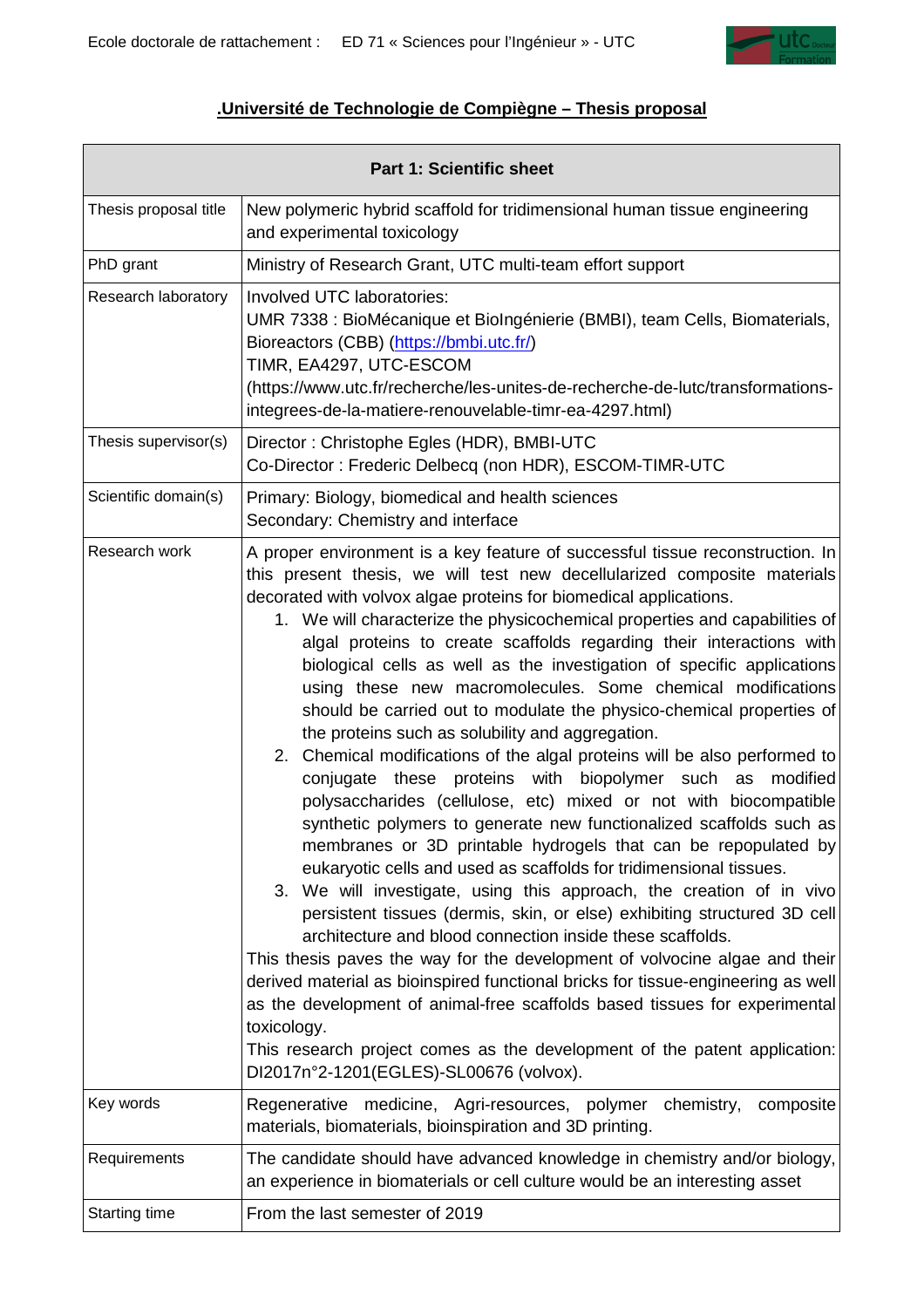

## Location | UTC (BMBI), TIMR (UTC-ESCOM)

**Funding/Cofunding or/and partnerships:** 

☐ **Région Hauts de France (cf dossier)** 

☐ **Labex** 

☐ **Ecole doctorale** 

☐ **Partenariat industriel** 

☒ **Autre (préciser) SATT Lutech (investment fund)**